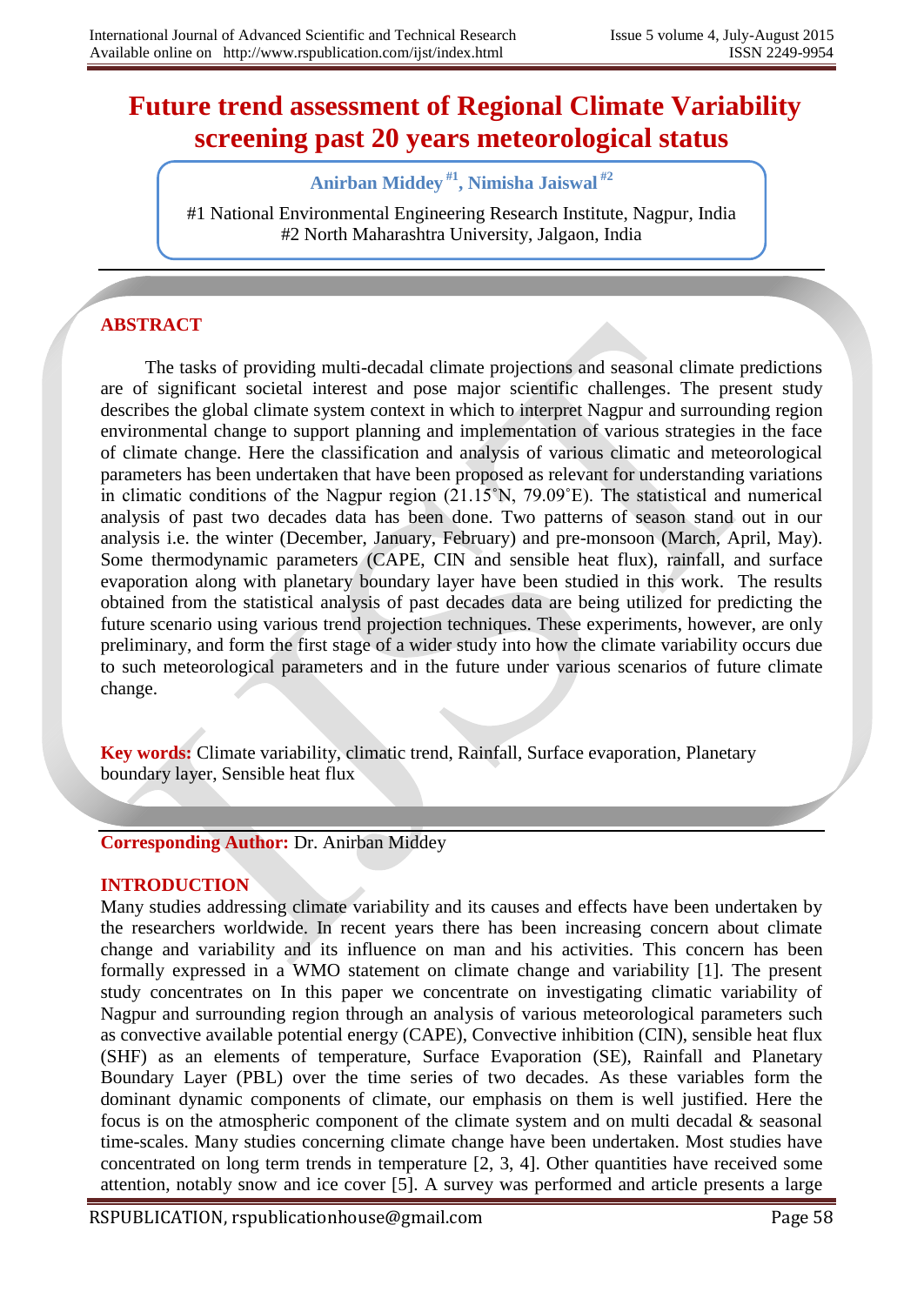variety of observed climatic parameters. The article deals with zonal and time averaged quantities and is directed towards identifying trends. Indeed it is possible that climate change could be manifested at least in part by changes in the nature and amplitude of the variability. Thus it is important to improve both our understanding and our predictive capability of climate variability [6].

In general, an increasing trend in temperature has been observed in southern and central India in recent decades in all seasons and over all of India in the post monsoon seasons. This warming has generally been accompanied by increases in diurnality except over northern India in the winter, pre-monsoon and post-monsoon seasons [7]. There was observed increase in trends of annual mean, maximum and minimum temperatures south of 23 ∘N and cooling trends north of 23 ◦N [8]. The diurnal temperature range (DTR) shows an increasing trend in all the seasons over most of peninsular India. This is in contrast to many other land regions of the northern hemisphere [9]. The trends in potential evapo-transpiration (PE) for 10 stations in India including stations in arid and semi-arid tropics were analyzed. In the monsoon and postmonsoon seasons, PE was found to have decreased over the last 15 yr over the whole country, whereas in the winter and pre-monsoon seasons the trends are less consistent. The decreasing trend in PE is up to a maximum of about 0.3 mm day−1 decade−1 over west-central India in the monsoon and post-monsoon seasons. These trends are generally lower than for surface evapotranspiration (Ep) and represent a reduction in PE of less than 3% per decade. Changes in PE were most strongly associated with changes in relative humidity, particularly in the winter and pre-monsoon seasons [10]. The potential impact of the anthropogenic heat flux on global climate has recently been discussed and summarized. It showed that the total amount of energy released by human activity is relatively small compared to the solar energy intercepted by the earth, but the human energy emissions are concentrated in the relatively small percentage of the earth's surface making up urban areas. The potential impact of the flux of anthropogenic heat on local climatology in human populated areas may therefore be large [11].

A successful weather and air quality forecast is critically dependent on the determination of the Planetary Boundary Layer (PBL) height. The planetary boundary layer is the lowest layer of the troposphere, ranging from several hundred meters to a few kilometers in depth. Directly affected by surface conditions, it is distinguishable from the free troposphere by differences in flow, thermodynamic properties, and chemical content. The last of these is critical to surface air quality [12] because the PBL depth determines a finite but varying volume into which pollutants can disperse. Over land, diurnal surface heating produces a clear cycle in the PBL depth [13], with convective boundary layers as high as 5 km possible under extreme conditions. If insolations stops during the day, as during the solar, the PBL top height decreases just as it typically does in the evening. Elsewhere, the PBL depends more strongly on synoptic conditions, but still changes significantly over time scales of hours [14].

While the importance of identifying and understanding historical trends in the climatic record is clear, some measure of "variability" also demands examination. There appears to be a general belief that the climate has become more "variable" in recent times [15]. In a related study, statistical methods were used to explore relationships of local surface temperature and precipitation data with regionally averaged values of surface temperature, precipitation, sea level pressure, and 700-mb height for a 32-station network over the state of Oregon. They found that despite difficulties of comparing near-surface mean values, it is possible to obtain useful local information by examining the large scale variability [16]. In this paper, we report results from two decades i.e. from 1994 to 2014 of the two seasons, winter and pre-monsoon of the various climatic parameters of Nagpur region. The satellite data were collected for PBL, surface evaporation and sensible heat flux from Giovanni-MERRA. The MERRA is a NASA reanalysis for the satellite era using a major new version (V5) of the Goddard Earth Observing System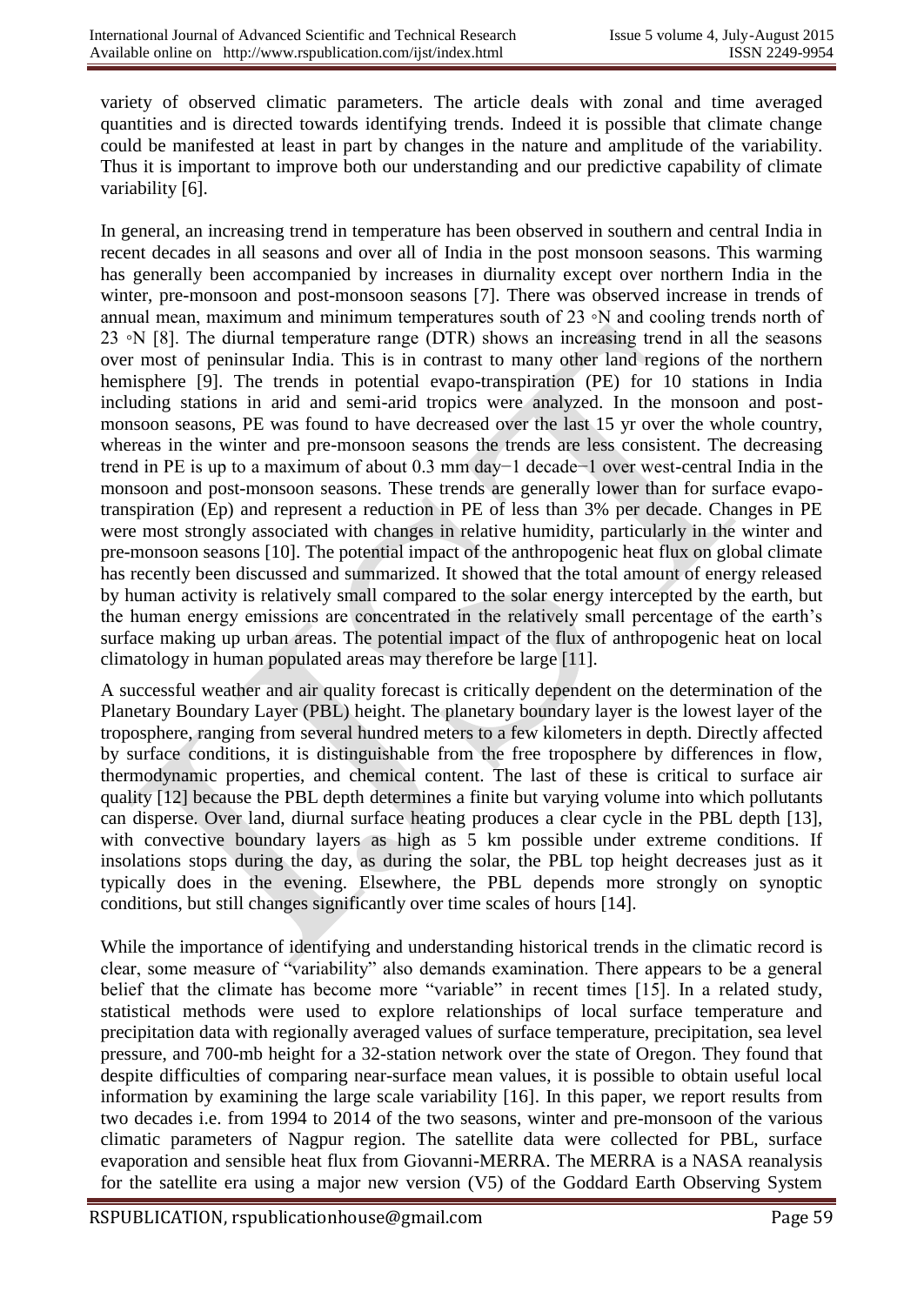(GEOS) Data Assimilation System (DAS). The MERRA focuses on historical analyses of the hydrological cycle on a broad range of weather and climate time scales. The rainfall data is collected from the report of Indian Institute of Tropical Meteorology. The CAPE and CIN which are the elements of temperature are derived from the data provided by University of Wyoming, Department of Atmospheric Science. All the data is statistically analyzed for justifying the present climate variability in relation with various above parameters and to predict the future trends of variation.

### **MATERIALS AND METHODS**

The location of the study area is the Nagpur region, Maharashtra (21.15˚N, 79.09˚E), situated in the central part of India. In this location data are collected and necessary computations are made for the winter season (Dec, Jan, Feb) and pre-monsoon season (Mar, Apr, May) during the year 1994-95 to 2014. The data sets consist of monthly mean Planetary Boundary Layer (PBL), Surface Evaporation (SE) and Sensible Heat Flux (SHF) during study period derived from derived from Modern Era-Retrospective Analysis for Research and Applications (MERRA). The MERRA is a NASA reanalysis for the satellite era and products are generated using Version 5.2.0 of the Goddard Earth Observing System Data Assimilation System (GEOS-5 DAS) with the model and analysis each at  $1/2x^2/3$  degrees resolution. The MERRA production is being conducted in 3 separate streams, 1979 - 1989; 1989 - 1998; 1998 - present. The monthly mean Rainfall is collected from the Tropical Rainfall Measuring Mission (TRMM). It is a joint mission between NASA and the Japan Aerospace Exploration Agency designed to monitor and study tropical rainfall. TRMM is a research satellite designed to improve our understanding of the distribution and variability of precipitation within the tropics as part of the water cycle in the current climate system. By covering the tropical and sub-tropical regions of the Earth, TRMM provides much needed information on rainfall and its associated heat release that helps to power the global atmospheric circulation that shapes both weather and climate. Twenty years winter and pre-monsoon dataset of radiosonde measurements from the Nagpur region is analyzed in this study. Atmospheric Sounding Datasets are obtained from the University of Wyoming [\(www.weather.uwyo.edu\)](http://www.weather.uwyo.edu/). The study used the radiosonde data parameters that are the functions of temperature i.e. Convective Available Potential Energy (CAPE) and Convective Inhibition (CIN).

The correlation co-efficient method was used to examine the association between the parameters such as PBL, rainfall, CAPE, CIN, surface evaporation and sensible heat flux. A correlation coefficient is a statistical measure of the degree to which changes to the value of one variable predict change to the value of another. In positively correlated variables, the value increases or decreases in tandem. In negatively correlated variables, the value of one increases as the value of the other decreases. Correlation coefficients are expressed as values between +1 and -1. A coefficient of +1 indicates a perfect positive correlation. A coefficient of -1 indicates a perfect negative correlation. A coefficient of zero indicates there is no discernable relationship between fluctuations of the variables.

A linear regression model that contains more than one predictor variable is called a *multiple linear regression model*. Multiple linear regression (MLR) attempts to model the relationship between two or more explanatory variables and a response variable by fitting a linear equation to observed data. Every value of the independent variable *x* is associated with a value of the dependent variable *y*. MLR models were employed to examine the association of Planetary Boundary Layer (PBL) and Rainfall with Surface Evaporation (SE), Sensible Heat Flux (SHF), Convective Available Potential Energy (CAPE) and Convective Inhibition (CIN) results in formulation of a  $1<sup>st</sup>$  order equations like;  $y = c + mx_1 + mx_2 + mx_3 + mx$ (1)

In (Eqn. 1)  $m_i$  (where  $1 = 0, 1, 2...$ ) is the slope of the line and *c* is the *y*-intercept, *y* and *x* are the variables.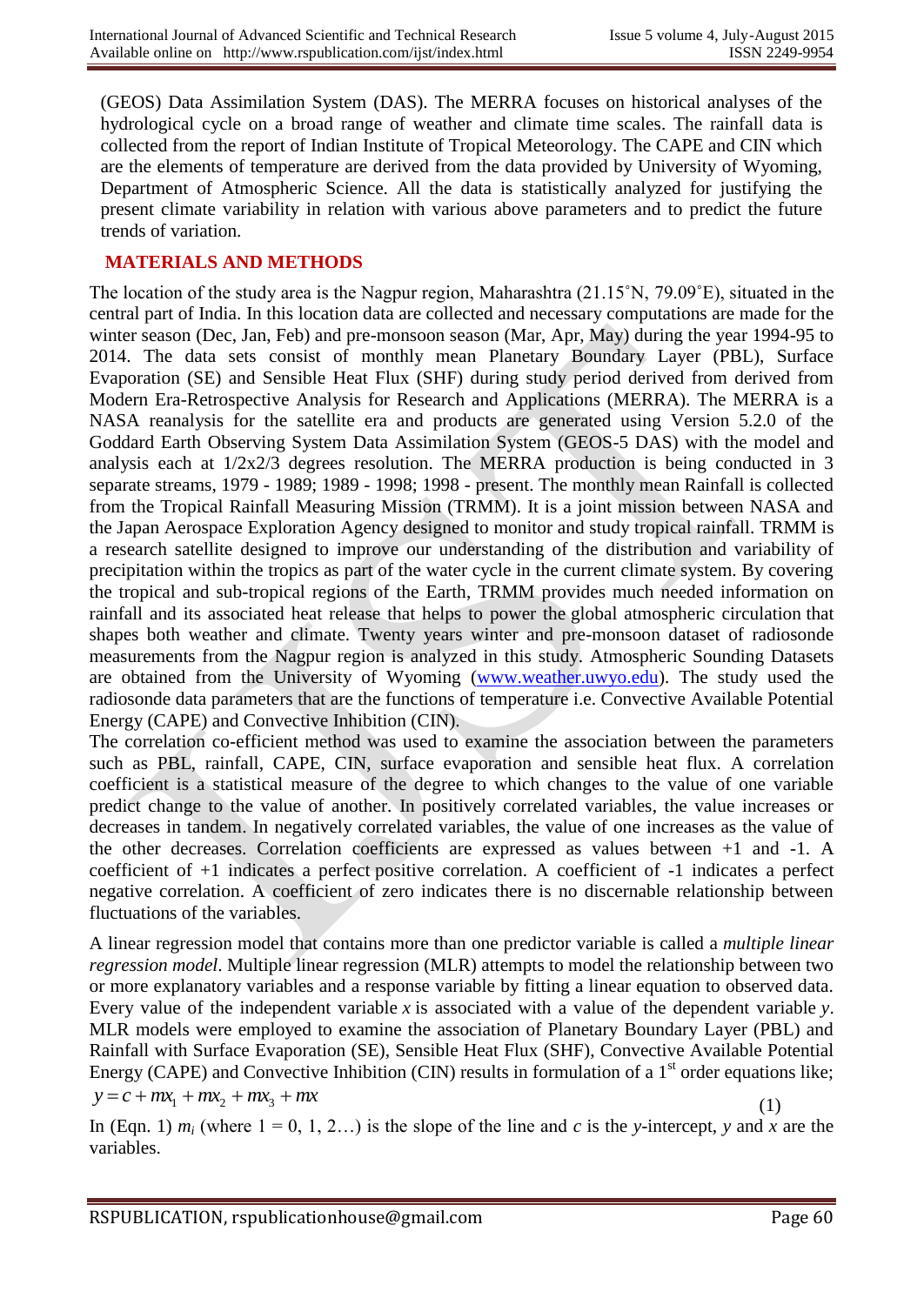The output of this MLR was used to predict the values of PBL and rainfall compare them with the observed values. The error matrix was also being performed with the values of errors such as Root Mean Square Error (RMSE), Mean Absolute Error (MAE) and Standard Error (SE) found during the MLR.

The Autoregressive (AR) Model was used to forecast the various parameters such as surface evaporation, sensible heat flux, and CAPE and CINS results in the formulation of  $1<sup>st</sup>$  order autoregressive time series equation like;

$$
\sum_{i=0}^{p} \rho_i X_{k-i} = \varepsilon_k \qquad k = 0, \pm 1, \pm 2, \dots \tag{2}
$$

In (Eqn. 2)  $\mathcal{P}_{0} \neq 0$ ,  $\mathcal{P}_{P} \neq 0$  and the  $\mathcal{E}_{i}$  are typically assumed to be uncorrelated  $(0, \sigma^{2})$  random variables (i.e.  $E(\mathcal{E}_0) = 0$ ,  $E(\mathcal{E}_0^2) = \sigma^2$ ).

The output from this AR for various above four parameters was used to in MLR equation to predict the rainfall and PBL for future scenario.

## **RESULTS**

As the changes in rainfall and planetary boundary layer which are the meteorological parameters responsible for climate variability can be appraised by the sensible heat flux, surface evaporation, convective available potential energy and convective inhibition and offers good supportive information. Table (1) shows the average of observations with minimum and maximum values for the winter and pre-monsoon seasons of various meteorological parameters. It is observed that the rainfall and planetary boundary layer is high in the pre-monsoon season than the winter over the observed site.Table (2) shows correlation coefficient between various parameters for both the seasons. There observed good positive correlation between SHF and PBL and negative correlation between SHF and RF, PBL and SE for both the season while poor correlation for RF and CAPE and RF and CIN. A good negative correlation is observed between PBL and CIN for pre-monsoon season

Table 1: Observed Seasonal Average Of Various Parameters With Their Minimum And Maximum Values (a) For Winter Season (b) For Pre-Monsoon Season During The Year 1994-95 To 2014.

(a) Winter Season

| <b>Parameters</b>                  | <b>Mean</b> | Range            |
|------------------------------------|-------------|------------------|
|                                    |             |                  |
| Rainfall (mm)                      | 124.28      | Min. $= 2.16$    |
|                                    |             | $Max. = 493.66$  |
| Planetary Boundary Layer (m)       | 1104.69     | Min. $= 949.86$  |
|                                    |             | $Max. = 1217.7$  |
| Surface Evaporation ( $KG/m^2/s$ ) | 2.18        | Min. $= 1.03$    |
|                                    |             | $Max. = 4.25$    |
| Sensible Heat Flux $(W/m^2)$       | 94.84       | Min. $= 76.11$   |
|                                    |             | $Max. = 109.03$  |
| Convective Available               | 292.18      | Min. $= 79.69$   |
| Potential Energy (J/Kg)            |             | $Max. = 538.82$  |
| Convective Inhibition $(J/Kg)$     | $-318.18$   | Min. $= -327.81$ |
|                                    |             | $Max. = -150.86$ |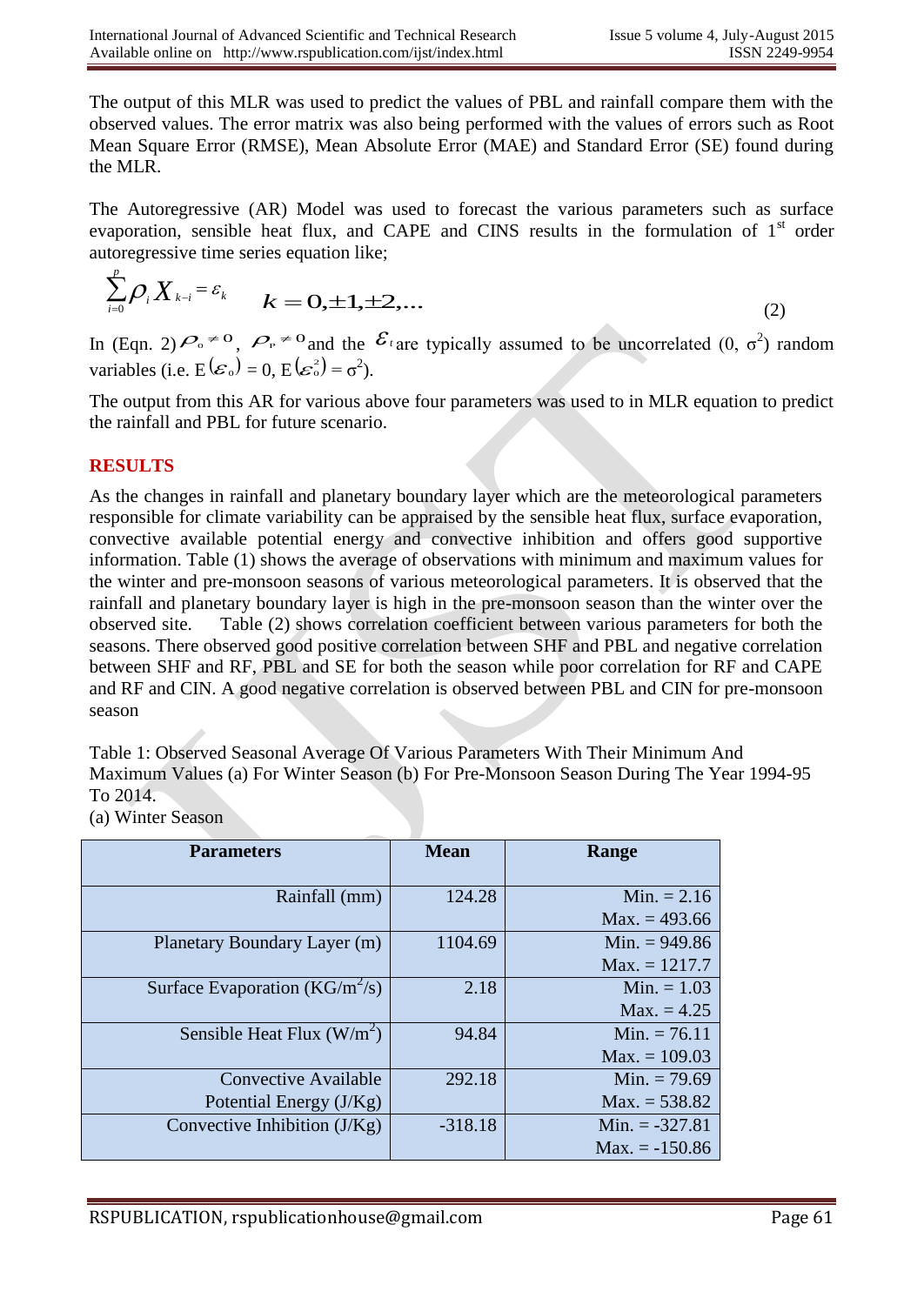#### (b) Pre-Monsoon Season

| <b>Parameters</b>                  | <b>Mean</b> | Range           |  |
|------------------------------------|-------------|-----------------|--|
|                                    |             |                 |  |
| Rainfall (mm)                      | 87.72       | Min. $= 0.162$  |  |
|                                    |             | $Max. = 405.33$ |  |
| Planetary Boundary Layer (m)       | 535.39      | Min. $= 424.35$ |  |
|                                    |             | $Max. = 610.06$ |  |
| Surface Evaporation ( $KG/m^2/s$ ) | 2.86        | Min. $= 1.85$   |  |
|                                    |             | $Max. = 4$      |  |
| Sensible Heat Flux $(W/m^2)$       | 37.20       | Min. $= 18.84$  |  |
|                                    |             | $Max. = 49.88$  |  |
| <b>Convective Available</b>        | 66.21       | Min. $= 5.08$   |  |
| Potential Energy (J/Kg)            |             | $Max. = 240.21$ |  |
| Convective Inhibition $(J/Kg)$     | $-53.12$    | Min. $= -164$   |  |
|                                    |             | $Max. = 0$      |  |

Table 2: Correlation coefficient between various meteorological parameters studied (a) for winter season and (b) for pre-monsoon season.

| (a) Winter season |  |
|-------------------|--|
|-------------------|--|

|             | <b>CAPE</b> | <b>CIN</b> | <b>SHF</b> | <b>SE</b> | <b>RF</b>  | <b>PBL</b> |
|-------------|-------------|------------|------------|-----------|------------|------------|
| <b>CAPE</b> |             | $-0.13123$ | $-0.08824$ | $-0.2629$ | 0.180638   | $-0.05764$ |
| <b>CIN</b>  | $-0.13123$  |            | 0.366675   | $-0.294$  | $-0.25739$ | 0.2725     |
| <b>SHF</b>  | $-0.08824$  | 0.366675   |            | $-0.459$  | $-0.56275$ | 0.938355   |
| <b>SE</b>   | $-0.26298$  | $-0.29407$ | $-0.45909$ |           | 0.14452    | $-0.42448$ |
| <b>RF</b>   | 0.180638    | $-0.25739$ | $-0.56275$ | 0.14452   |            | $-0.60036$ |
| <b>PBL</b>  | $-0.05764$  | 0.2725     | 0.938355   | $-0.4244$ | $-0.60036$ |            |

#### (b) Pre-monsoon season

|             | <b>CAPE</b>  | <b>CIN</b> | <b>SHF</b> | <b>SE</b>  | <b>RF</b>  | <b>PBL</b> |
|-------------|--------------|------------|------------|------------|------------|------------|
| <b>CAPE</b> | $\mathbf{1}$ | 0.043089   | $-0.30088$ | 0.074934   | 0.265383   | $-0.25109$ |
| <b>CIN</b>  | 0.043089     |            | $-0.37351$ | 0.218783   | $-0.03612$ | $-0.47717$ |
| <b>SHF</b>  | $-0.30088$   | $-0.37351$ | 1          | $-0.52844$ | $-0.59748$ | 0.897712   |
| <b>SE</b>   | 0.074934     | 0.218783   | $-0.52844$ |            | 0.217583   | $-0.49633$ |
| <b>RF</b>   | 0.265383     | $-0.03612$ | $-0.59748$ | 0.217583   | 1          | $-0.51131$ |
| <b>PBL</b>  | $-0.25109$   | $-0.47717$ | 0.897712   | $-0.49633$ | $-0.51131$ |            |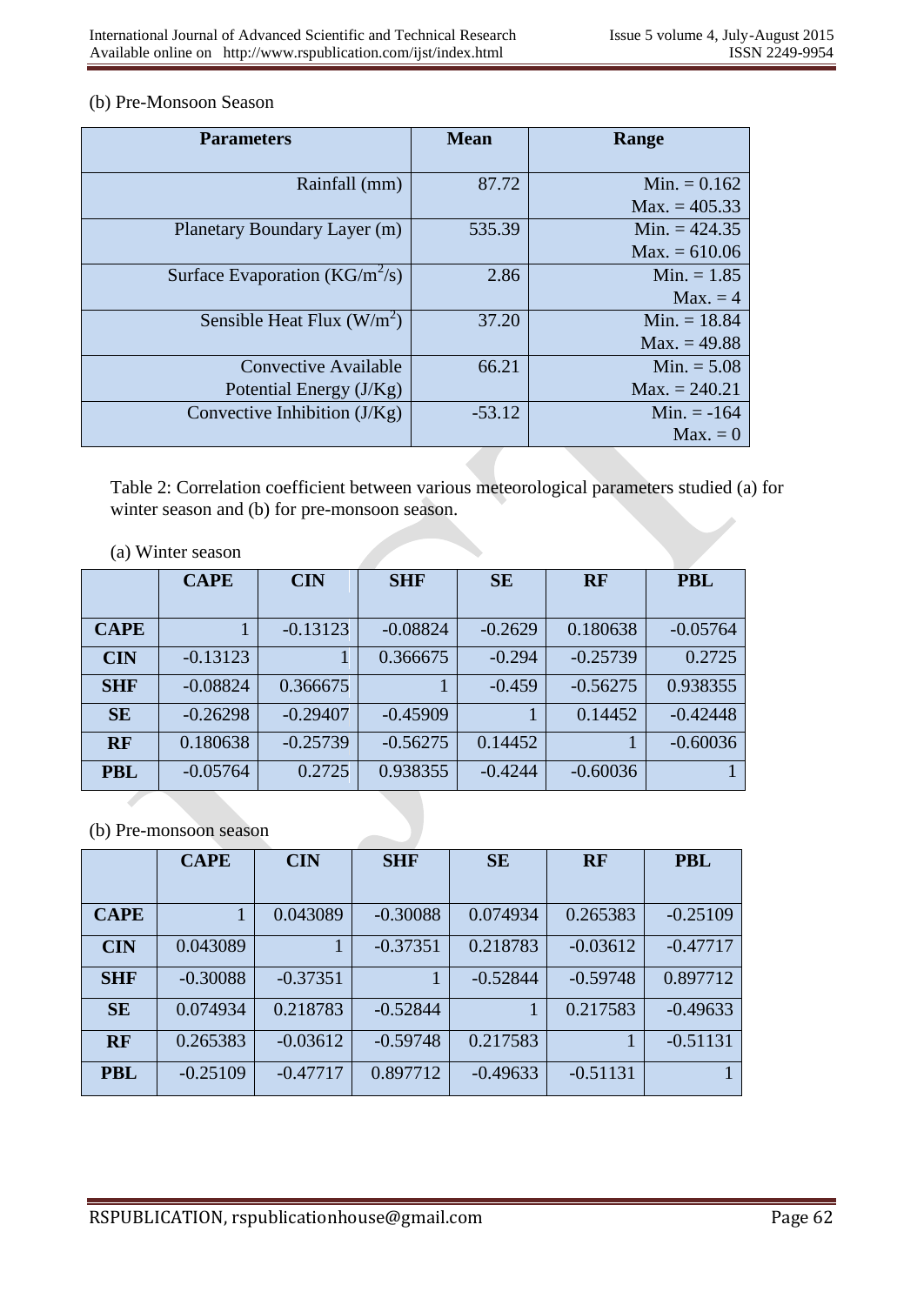

Figure 1: Showing the box-whisker and scatter plots of (a) PBL & CAPE (b) PBL & CIN (c) PBL & SHF and (d) PBL & SE for the winter season during year 1994-95 to 2014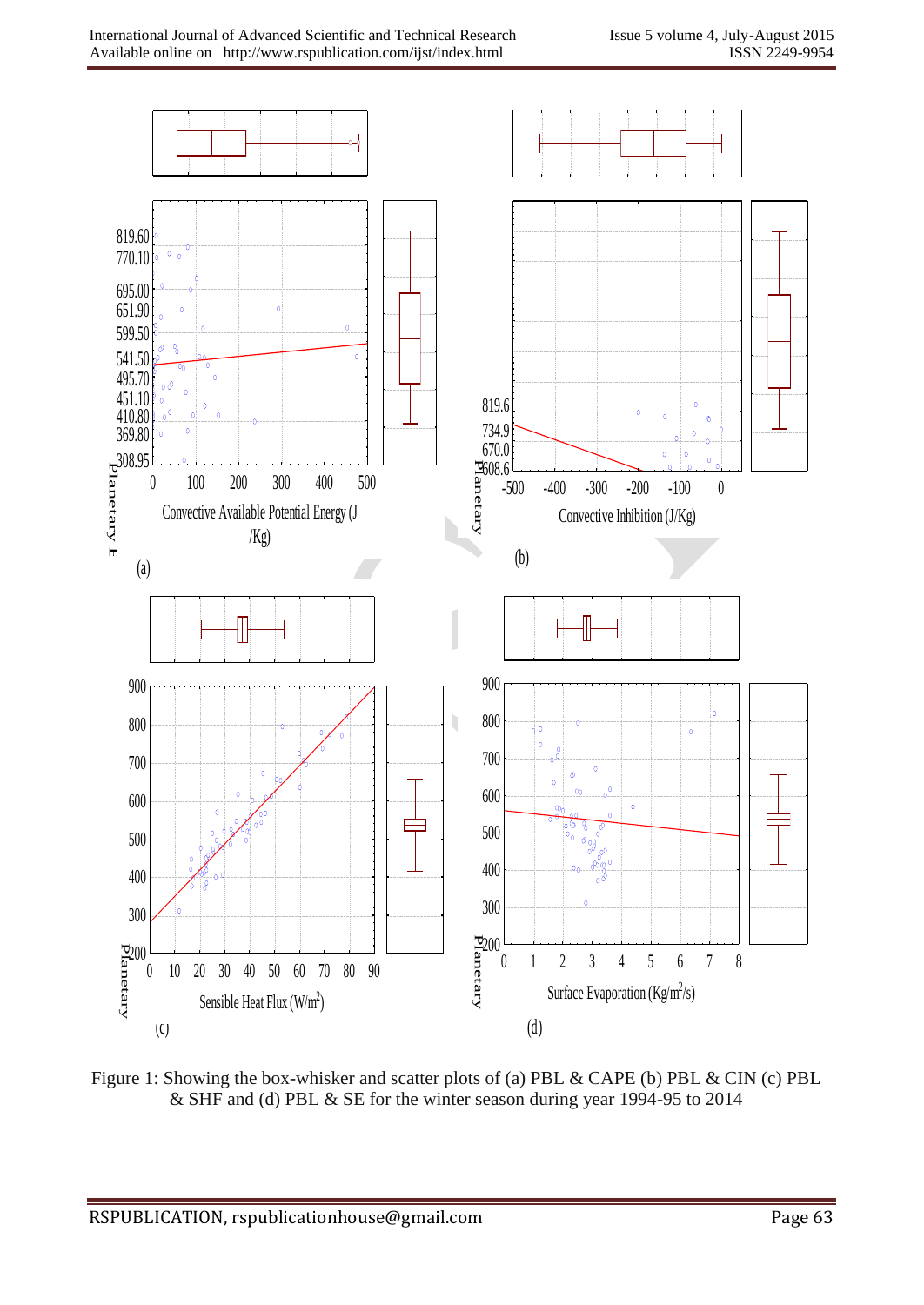

Figure 2: Showing the box-whisker and scatter plots of (a) PBL & CAPE (b) PBL & CIN (c) PBL & SHF and (d) PBL & SE for the pre-monsoon season during year 1995 to 2014.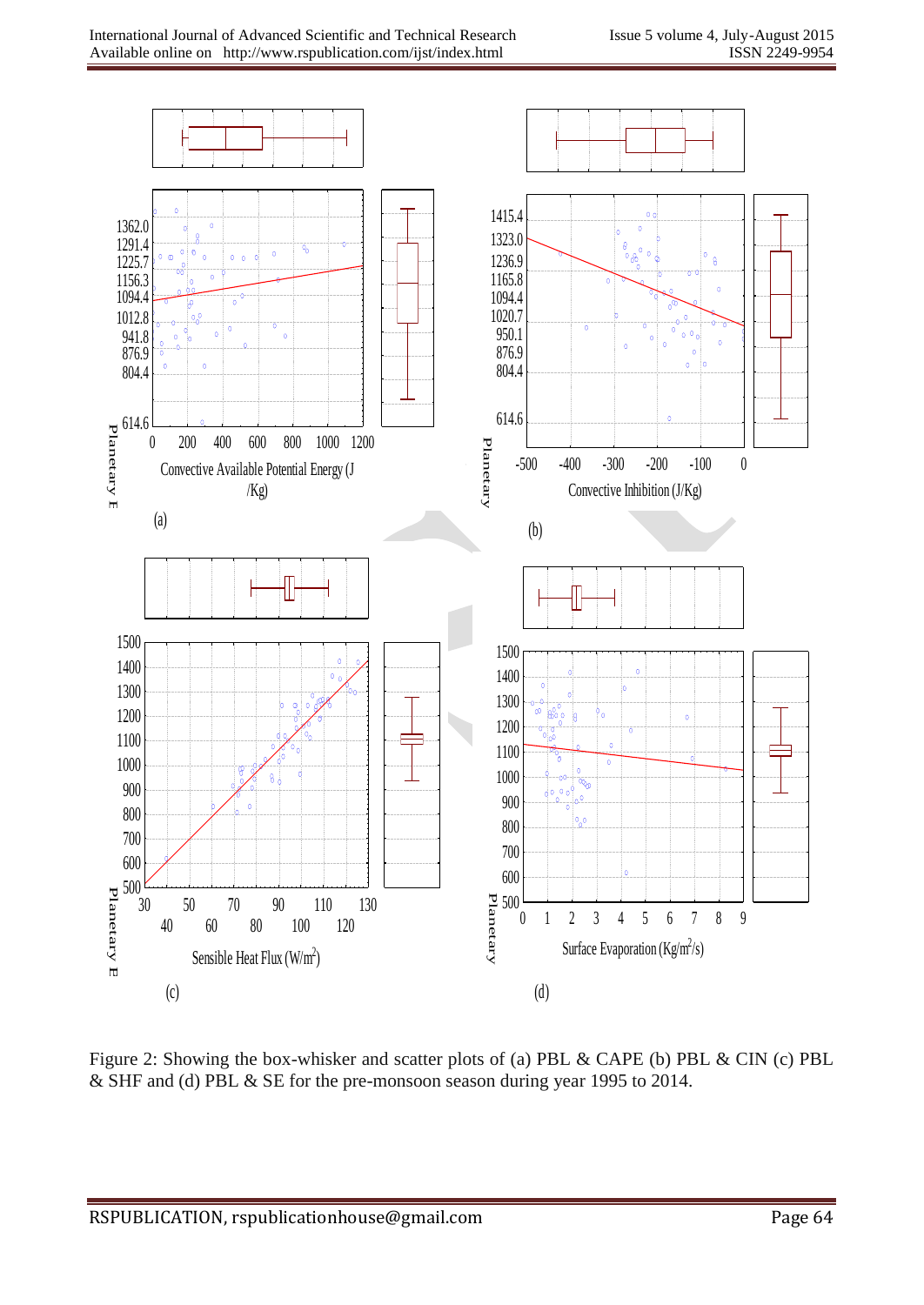

Figure 3: Showing the box-whisker and scatter plots of (a) Rainfall & CAPE (b) Rainfall & CIN (c) Rainfall & SHF and (d) Rainfall & SE for the winter season during year 1994-95 to 2014.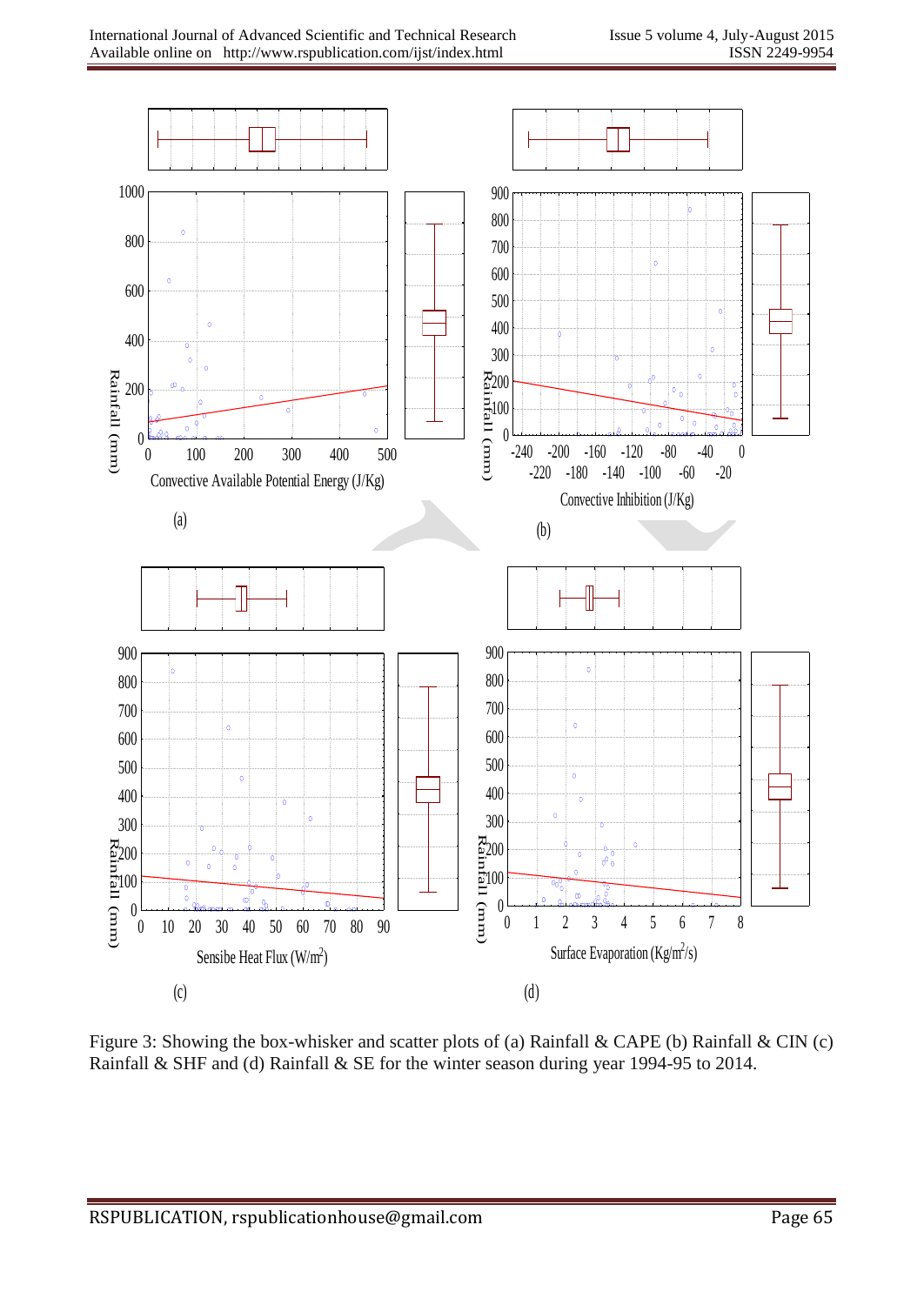

Figure 4: Showing the box-whisker and scatter plots of (a) Rainfall & CAPE (b) Rainfall & CIN (c) Rainfall & SHF and (d) Rainfall & SE for the pre-monsoon season during year 1995 to 2014.

The impact of different parameters (viz. CAPE, CIN, SHF and SE) on Planetary Boundary Layer and Rainfall are tested using a set of multiple linear equations. In this statistical analysis PBL and Rainfall are assigned as dependent variable while CAPE, CIN, SHF and SE are the independent variables. The sets of equations with different dependent variable with the respective season are shown below;

$$
PBLwin = 248.97 + (0.001) \times CAPE + (-0.09) \times CIN +
$$
  
(0.936) × SHF + (0.063) × SE (3)

$$
PBLpm = 239.55 + (0.01) \times CAPE + (-0.16) \times CIN +
$$
  
(0.876) × SHF + (0.01) × SE  
RFwin = 129.96 + (0.120) × CAPE + (-0.19) × CIN +  
(0.13) × SHF + (0.09) × SE  
RFpm = 497.56 + (0.226) × CAPE + (-0.07) × CIN +  
(0.50) × SHF + (0.04) × SE (6)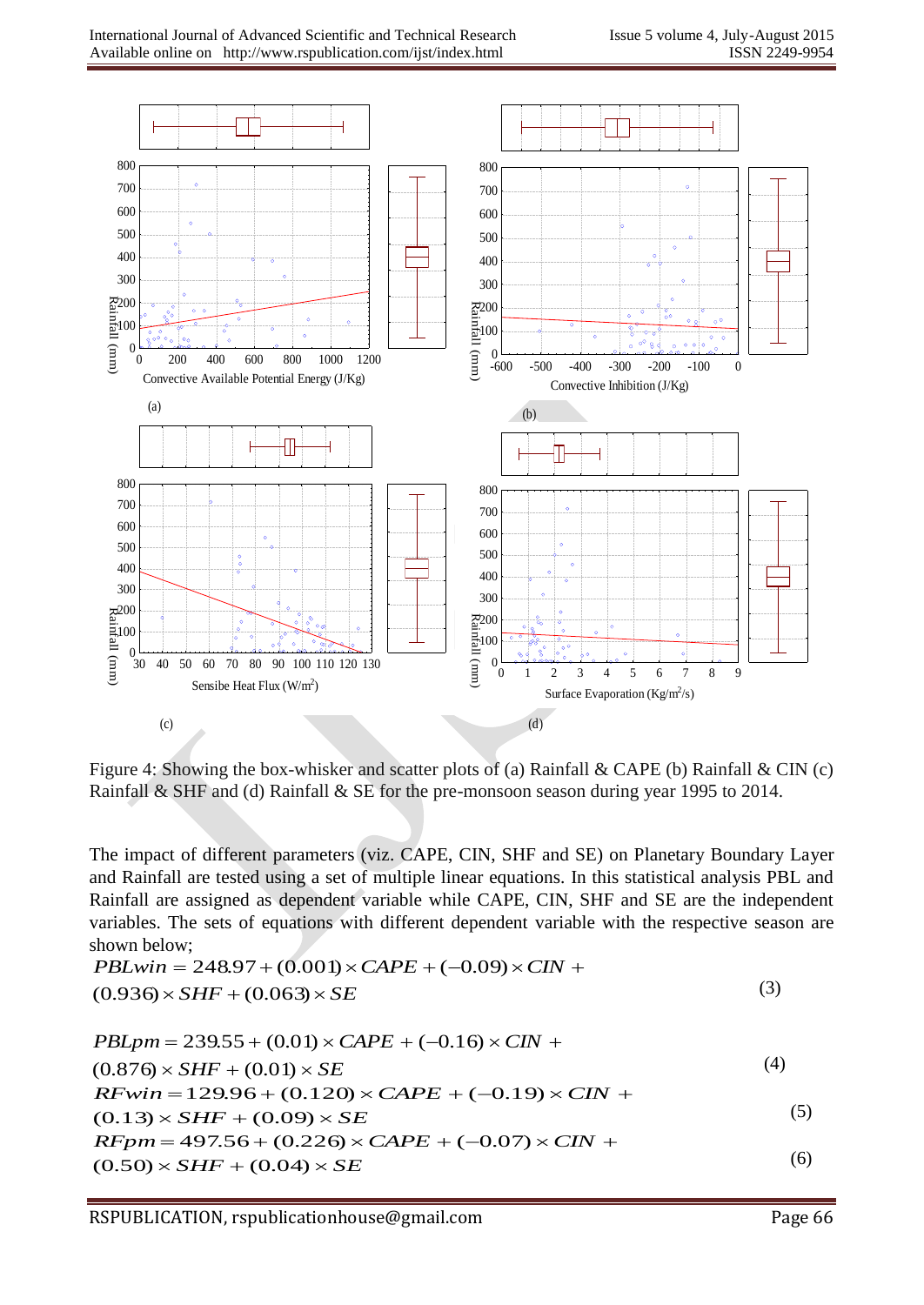The predicted values obtained from the above four MLR equations with the values obtained from actual observation are presented in Figure (5) and (6).



(b)

Figure 5: Observed and predicted value variation of Planetary Boundary Layer using different MLR equations (a) for winter season (b) for pre-monsoon season over the site during 1994-95 to 2014.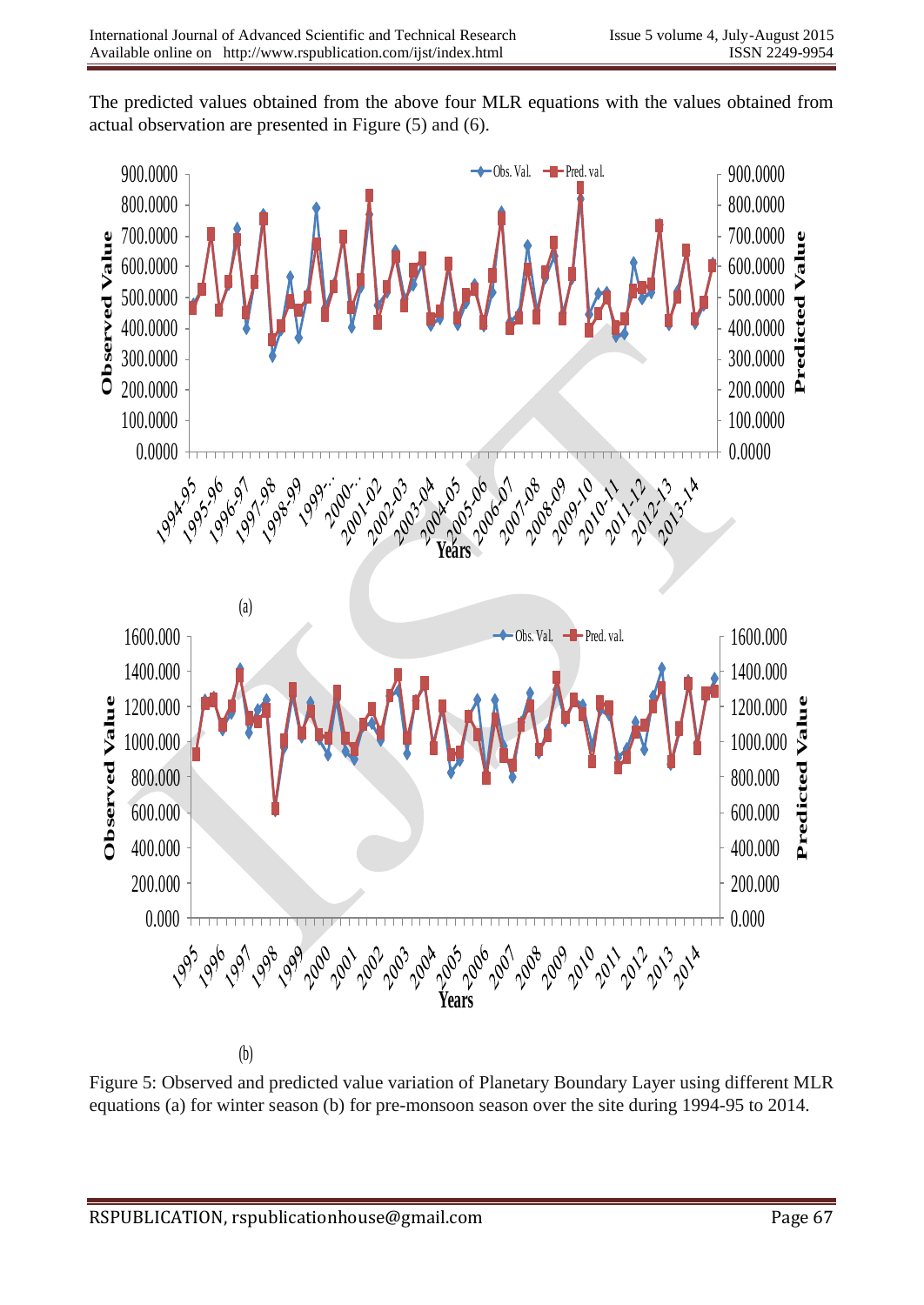

Figure 6: Observed and predicted value variation of Rainfall using different MLR equations (a) for winter season (b) for pre-monsoon season over the site during 1995 to 2014.

Those predicted values incurred from equations (3) and (4) for Planetary Boundary Layer has more closeness to actual observations. Those predicted values incurred from equations (5) and (6) for Rainfall shows slight fluctuation from the actual observations. Mean Absolute Error (MAE), Standard Error (SE) and Root Mean Squared Error (RMSE) are computed using the following equations and represented in Figure (7).

$$
MAE = \frac{1}{n} \sum_{n=1}^{n} \left| Y_{obs} - Y_{\rm P} \right|
$$
  
\n
$$
SE = \frac{s}{\sqrt{n}}
$$
  
\n
$$
RMSE = \sqrt{\frac{\sum_{n=1}^{n} \left( Y_{obs} - Y_{\rm P} \right)^2}{n}}
$$
\n(8)

Where n is the number of observations,  $Y_{obs}$  and  $Y_p$  are the observed and predicted values respectively and s is the sample standard deviation.

The Autoregressive model was used for forecasting the various parameters viz. SHF, SE, CAPE and CIN. Value of immediate past is analyzed and projected for immediate future following the equation (2). Figure (8) and (9) shows the observed and the future trend of the parameters such as SE, SHF, CAPE and CIN (for next 10 years, up to 2024). The results obtained for various parameters are used in equations (3), (4), (5) and (6) for predicting the Rainfall and Planetary Boundary Layer for future trend of respective seasons. Figure (10) shows the observed and the future trend of Rainfall and Planetary Boundary Layer for the next 10 years.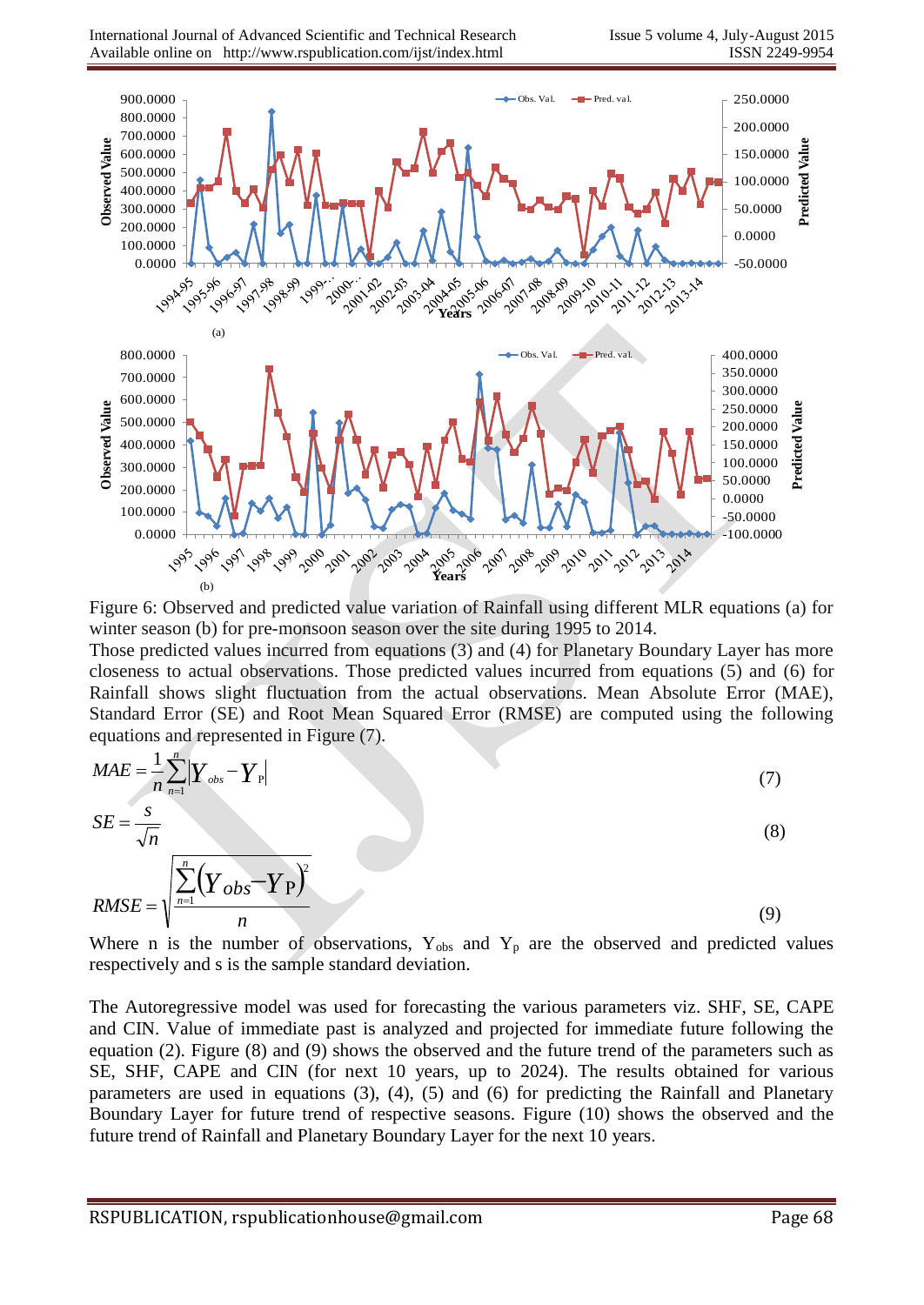It is observed that there are no much fluctuations in future projected values of both winter and premonsoon season and general trend is constant in with actual observed value.



Figure 7: MAE, SE and RMSE values obtained from the four MLR equations of PBL and rainfall (a) for winter season (b) for pre-monsoon season.



Figure 8: Observed and future trend (up to year 2024) of (a) SE for winter season (b) SE for premonsoon (c) SHF for winter season and (d) SHF for pre-monsoon season over the selected location.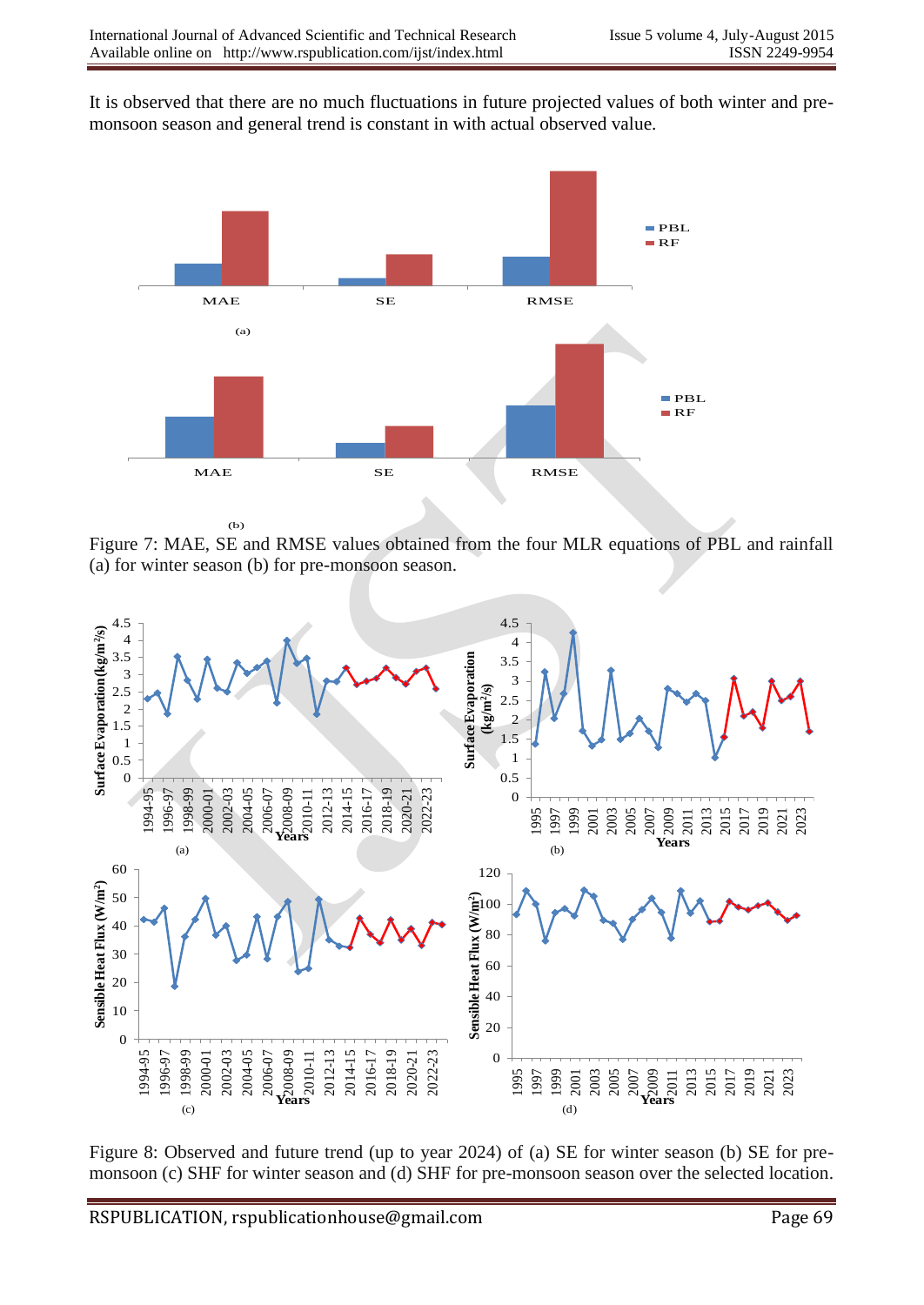

Figure 9: Observed and future trend (up to year 2024) of (a) CAPE for winter season (b) CAPE for pre-monsoon (c) CIN for winter season and (d) CIN for pre-monsoon season over the selected location.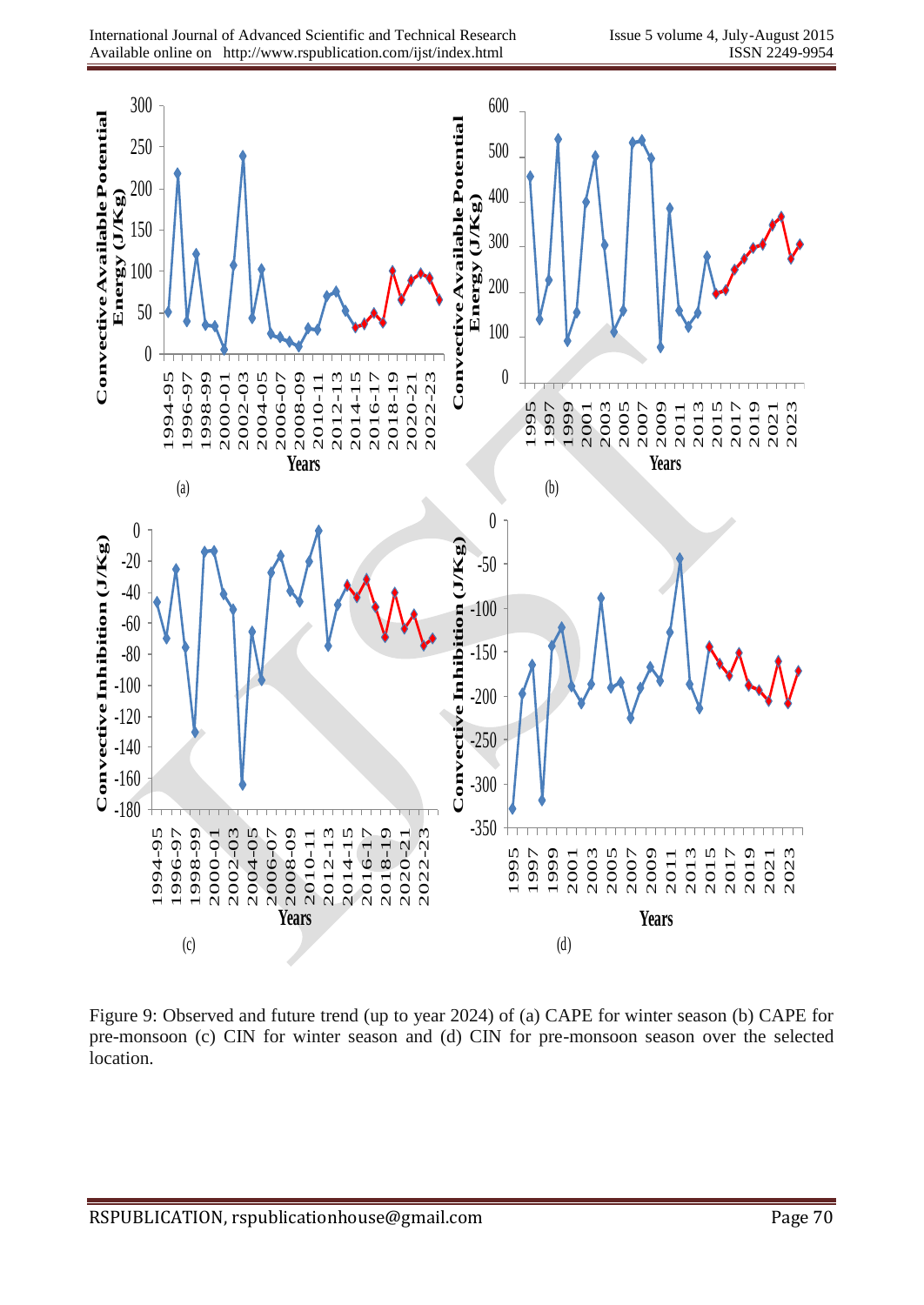

Figure 10: Observed and future trend (up to year 2024) of (a) Rainfall for winter season (b) Rainfall for pre-monsoon (c) PBL for winter season and (d) PBL for pre-monsoon season over the selected location.

## **CONCLUSION**

The consequences of increase or decrease in the Planetary Boundary Layer or Rainfall in the atmosphere have great impact on climate variability. Realization of various climatic feedbacks in this regard can be obtained upon analysis. Winter and pre-monsoon analysis of the past twenty years of planetary boundary layer shows the exact similarity between actual observation and predicted value. The slight fluctuation is found between actual observation and predicted value of the rainfall for both the seasons which may enhance the climatic variability. Multiple Linear Regression analysis ascertains the decreasing trend of rainfall for the future which may affect the climate. The future trend of planetary boundary layer is increasing for winter season which will help in better mixing of the pollutants while in pre-monsoon PBL decreases resulting in polluted atmosphere and warming of the climate.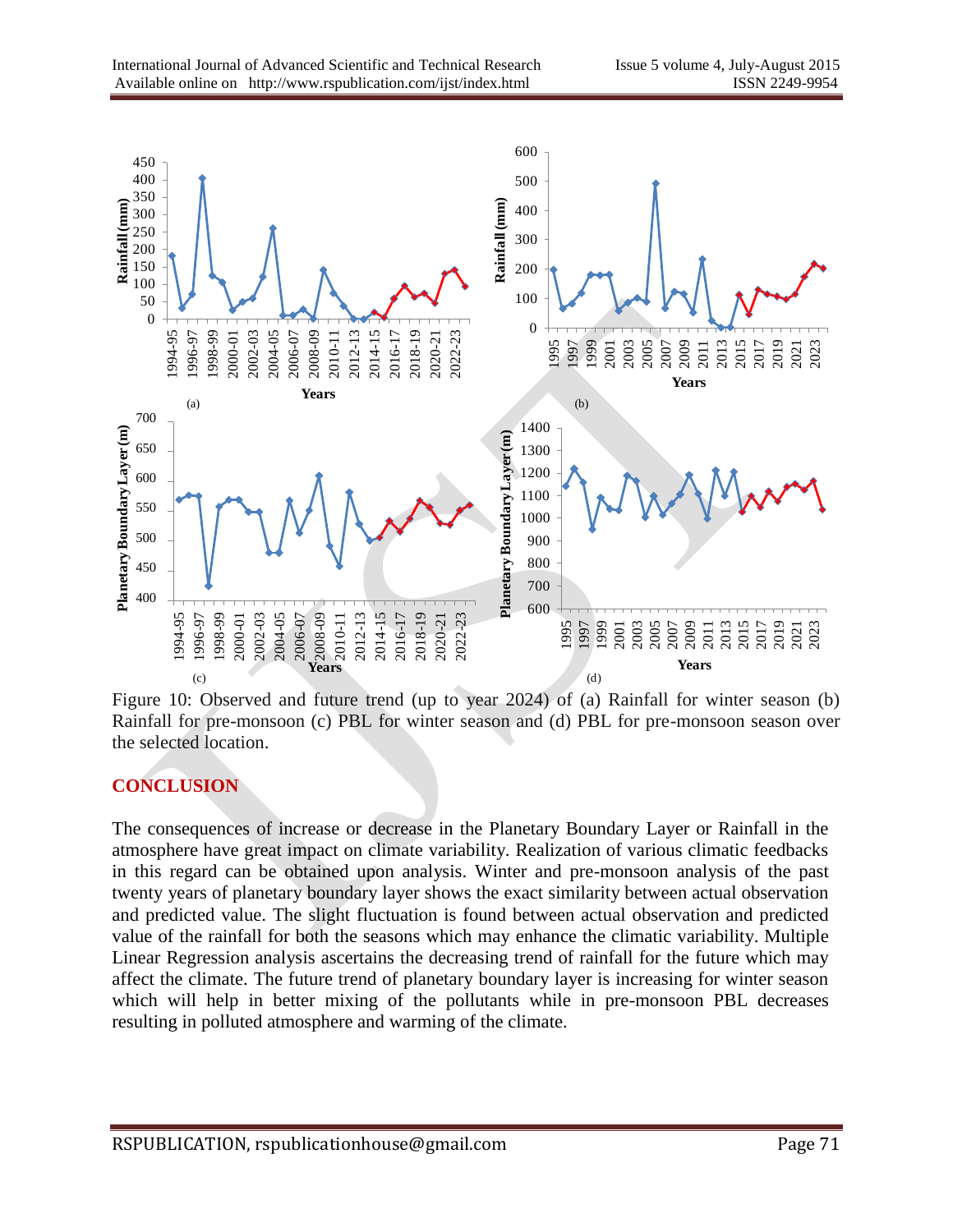#### **ACKNOWLEDGEMENT**

Authors acknowledge Modern Era-Retrospective Analysis for Research and Applications (MERRA) of GEOS-5 DAS and Tropical Rainfall Measuring Mission (TRMM) for PBL, surface evaporation, sensible heat flux and rainfall data. University of Wyoming is also acknowledged for providing sounding data for the research. Authors are gratefully thankful to Dr. S. R. Wate, Director, National Environmental Engineering Research Institute (NEERI) for his kind encouragement.

#### **REFERENCE**

- [1] WMO statement on climate change (1976) Twenty-eighth Session of the Executive Committee. WMO No. 445, pp. 449
- [2] Starr V., A. Oort (1973) Five year climatic trend for the northern hemisphere. Nature, 242: 310-313
- [3] Angell J., J. Korshover (1975) Estimate of the global change in tropospheric temperature between 1958 and 1973. Mon. Wea. Rev., 103: 1007-1012
- [4] Damon P., M. Kunen (1976) Global cooling? Science, 193: 447-452
- [5] Kukla G., H. Kukla (1974) Increased surface albedo in the northern hemisphere. Science, 183: 709-714
- [6] Kukla G., J. Angell, J. Korshover, H. Dronia, M. Hoshiai, J. Namias, R. Rodewald, R. Yamamoto, T. Iwashima (1977) Recent climate update. Nature, 270: 573-580
- [7] Sivakumar M. V. K., H. Das, O. Brunini (2005) Impacts of Present and Future Climate Variability and Change on Agriculture and Forestry in the Arid and Semi-arid Tropics. Climate Change, 70**:** 31-72
- [8] Srivastava H., B. Dewan, S. Dikshit, G. Prakash Rao, S. Singh, K. Rao (1992) Decadal Trends in Climate over India. Mausam, 43: 7-20
- [9] Nicholls N., G. Graza, J. Jouzel, T. Karl, L. Ogallo, D. Parker (1996) Observed Climate Variability and Change, in Houghton, J. T., Meiro Filho, L. G., Callendar, B. A., Kattenburg, A., Maskell, K. (eds.), Climate Change 1995: The Science of Climate Change. Cambridge University Press, Cambridge, UK, pp. 572
- [10] Chattopadhyay N., M. Hulme (1997) Evaporation and Potential Evapo-transpiration in India under Conditions of Recent and Future Climate Change. Agric. Forest Meteorol., 87: 55-73